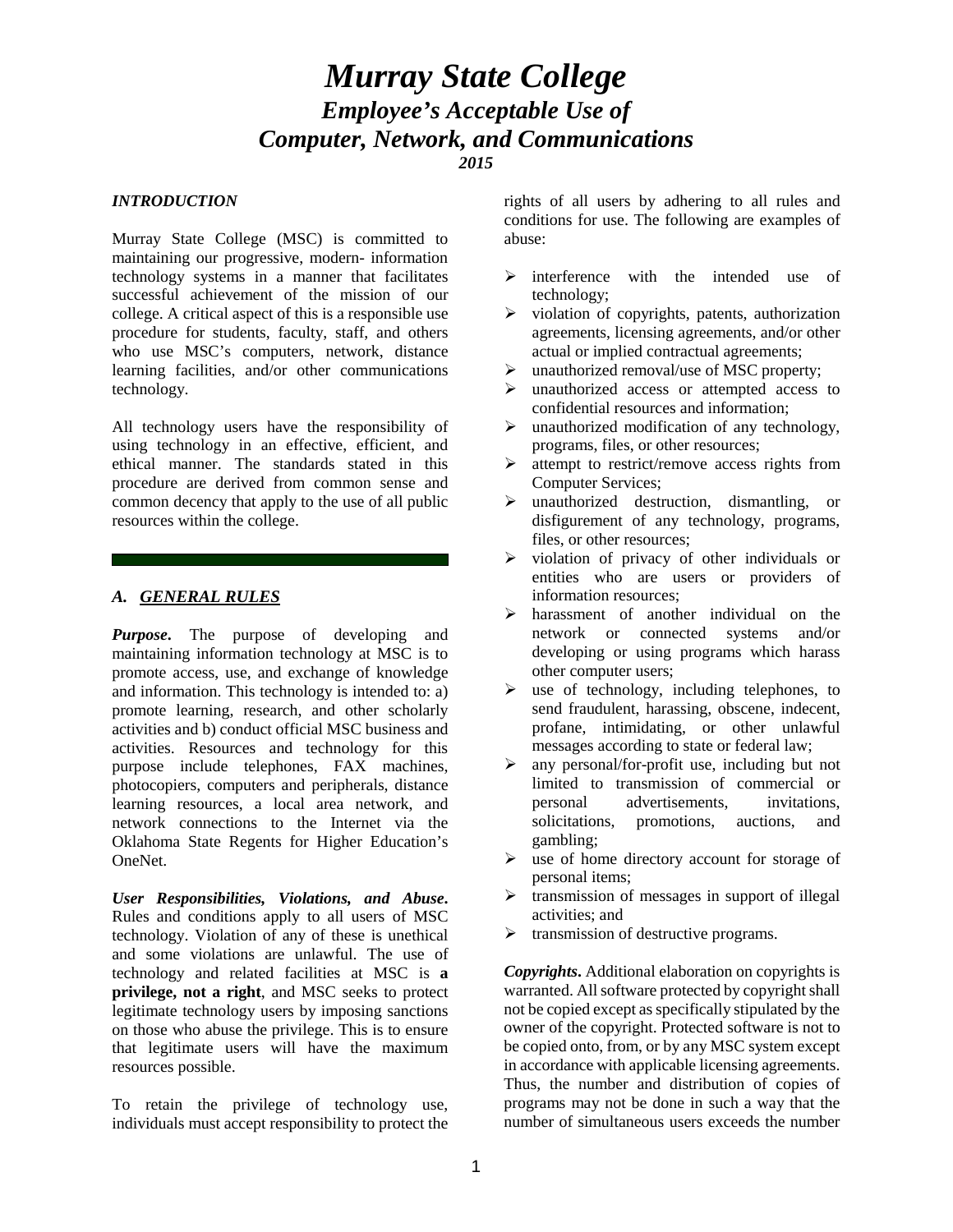of original copies purchased unless otherwise stipulated in the purchase contract.

Images and written materials available via electronic resources are most often subject to copyright laws. Individual users are responsible for acquiring, maintaining, and submitting a copy to their appropriate dean, the permissions for any uses of such materials. Additional information on copyright information is available in a separate MSC copyright procedure.

*Display of Offensive Materials***.** Display of potentially offensive ethnic, sexual, or otherwise offensive materials is prohibited. Special arrangements may be made for research or projects that require viewing such potentially sensitive materials. Students, faculty, staff, and other users of MSC technology and facilities may complain of sexual or racial harassment by virtue of being exposed to obscene images, video, or text. In such cases, the user responsible for publicly displaying such material may have their user privileges revoked if evidence is presented that substantiates the complaints.

*Limiting Use***.** MSC reserves the right to limit a computer user's sessions if there are insufficient resources or if the user violates or abuses user rights. The protection of rights of all computer and other technology users depends on the protection of the integrity of the MSC system as a whole. Users are responsible for reporting any abuses by other users, defects in system accounting, or defects in system security to the Information Technology (IT) Department immediately upon discovery.

*Monitoring***.** The IT Department is authorized to electronically monitor information technology resources at MSC. Reports of suspected violations of this procedure will be reported to the appropriate direct supervisor/administrator. It is the responsibility of all users to visually monitor information technology resources and report any misuse of resources to the appropriate supervisor/ administrator and/or Information Technology. Violations supported by evidence will be handled in the same manner as any other violation of campus procedure according to the applicable procedures for counseling students, staff, faculty, and administrative personnel.

It shall be noted that a supervisor/administrator will be notified of any violations and may at any time request to view or know of any violation(s) committed by any individuals under their direct supervision.

It shall also be noted that once the supervisor/ administrator is aware of any violation(s), it is the responsibility of that supervisor/administrator to determine the appropriate course of action. If action is not taken by the supervisor/administrator within 10 working days, then the next appropriate supervisor/administrator will be notified

*Web Page Development***.** The World Wide Web offers MSC the opportunity to provide a broad spectrum of information in the multimedia format to large numbers of people. Institutional information published on the Web by MSC users must meet certain basic standards and represent MSC in a coherent, positive, and appropriate manner.

*Passwords***.** System security is maintained in large part by password protection of computer accounts. You are required to change your network logon password every ninety days. When your password expires, at the next attempted logon, you will be prompted to set a new password before being permitted to logon. Passwords are required to be at least 8 or more characters in length. By law, a computer user who has been authorized to use an account may be subject to both civil and criminal liability if that account is made available to unauthorized persons. The authorized user of the account is responsible for activity that occurs under that account.

Passwords may be changed through self-help. Employees must first set up security questions to enable the self-help function. Please visit the MSC Email webpage to set up security questions, and to perform self-help password resets. This capability is available to employees only; students must contact the IT Department for account assistance.

**Protect your passwords as you would a key to your car or house.**

# *B. COMPUTER AND E-MAIL ACCOUNTS*

*Email.* Murray State College provides email service through Google (GMail). All employees therefore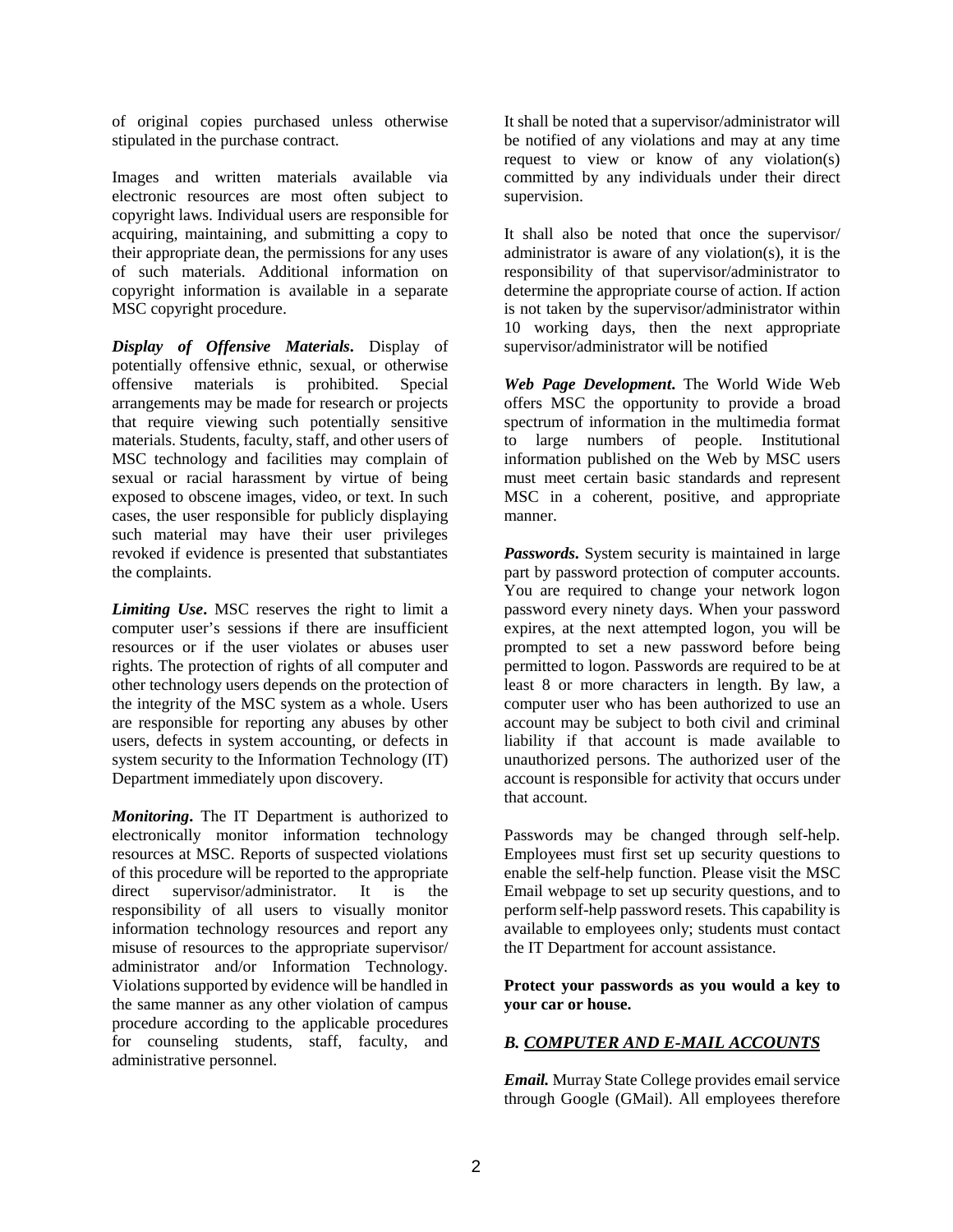have the range of Google services, including calendaring, cloud storage, Google office-type programs, and video/chat conferencing.

*Employee Accounts***.** These accounts are for MSC employees. They are the property of MSC and are to be used for academic or administrative purposes in accordance with applicable policies, copyrights, intellectual property rights, and federal and state laws. Authorization for these accounts is the responsibility of the appropriate area supervisor who will request accounts for persons under their supervision.

*Affiliate Accounts***.** These accounts are for individuals or groups who are not directly associated with MSC but whose access to the network has a clear and distinct connection to the accomplishment of the mission of the college. Affiliate accounts are the property of MSC. Users must sign an Acceptable Use Policy and record pertinent information with an authorized college official before being allowed to utilize the affiliate account. Affiliate users are subject to all applicable policies, copyrights, intellectual property rights, and federal and state laws. Authorization of affiliate accounts is the responsibility of the appropriate dean, vice president, or the college President who will provide the names of authorized individuals or groups to the IT Department.

*Home Directories***.** One home directory will be issued to each employee account. These directories are designed for MSC business and academic affairs. MSC reserves the right to monitor all contents of these directories. Additionally, users have unlimited storage available through their MSC Google accounts.

*Right to Revoke Account Rights***.** MSC reserves the right to revoke the account of any technology user who does not abide by applicable policies, copyrights, intellectual property rights, and federal and state laws. The following steps shall be enforced when a violation occurs:

 $\checkmark$  First violation – Individual's account is disabled. Individual shall meet with appropriate supervisor/administrator. A statement acknowledging the violation will be required to be signed by the violator. The individual's account will be re-enabled once the IT department receives a copy of the signed acknowledgement and a request for reinstatement of the account from the appropriate supervisor/administrator. If the violation involves an illegal program or copyright violation, the program and related folders or files will be removed by or in the presence of IT department personnel.

- Second violation Individual's account is disabled. Individual shall meet with the appropriate dean or vice president. Upon resolution, the user will receive a restricted account for a period of one calendar year.
- $\checkmark$  Third violation The individual's account is disabled. An ad-hoc committee comprised of two peers, one representative from each of the campus assemblies, and one administrator (excluding the President) will review the series of events, and recommend the appropriate disciplinary action to the President.

If an individual is uncertain if a planned action is a violation, that individual is encouraged to contact the IT Department before taking that action.

*Inactive Accounts***.** Individuals no longer employed by MSC, whether by retiring, resigning, or termination, and have retained information on the MSC network shall release all stored data to their immediate supervisor or VP over their area of employment.

# *C. TELEPHONES*

Desk telephones and institution-issued cell phones are the property of Murray State College, and follow the same acceptable use guidelines as computer and network devices. Phones are to be used for official institution business. If individuals are incurring charges due to personal calls, the institution can and will levy those charges upon the individual.

# *D. "BRING YOUR OWN DEVICE" (BYOD)*

Murray State College does not support BYOD, nor requires employees to use their personal phone or technology devices. Employees who choose to set up their personal devices to accept email, or use their personal phones to conduct institution business, do so of their own choice and will not be reimbursed.